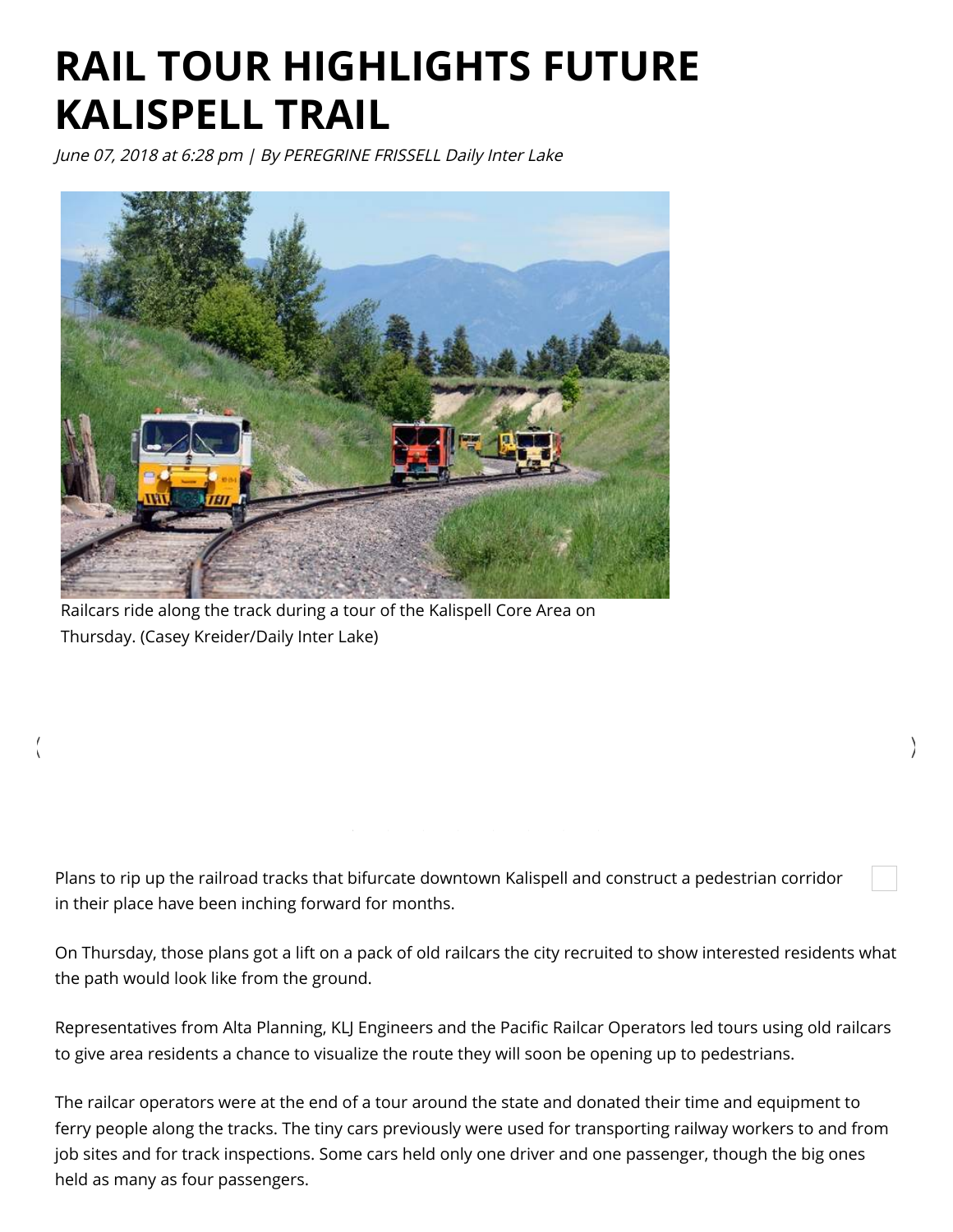In the head car sat Joe Gilpin with Alta Planning, the firm the city hired to complete plans on the \$4 million Kalispell Trail and Complete Street Project as part of the larger \$20 million Core + Rail TIGER project. City planners expect the project will spur redevelopment and transform downtown Kalispell. Earlier phases involved the design and construction of the Glacier Rail Park on the eastern edge of the city.

Thursday's tour began at the Kalispell Chamber of Commerce and stopped at places deemed "opportunity areas," where property boundaries and zoning could allow for redevelopment in whatever way the city and surrounding property owners deemed fit.

The first opportunity area on the tour was on the northern border of Woodland Park, where Gilpin said they hoped to integrate the park with the trail system. He said there would be opportunities to establish a sledding hill or even an amphitheater at the new area.

"Is this the nicest side of Woodland Park?" Gilpin asked the two dozen people assembled. "We're hoping that one day it might be. From here back to the road crossing could be completely different in 10 years."

After the operators lifted the cars, swiveled them around and put them back on the tracks, the group began going back the other direction.

A short drive from Woodland Park featured an old, tall concrete slab covered in graffiti. Gilpin said they've had conversations about leaving the slab in place, as many new parks featured built-in graffiti walls, both to encourage artistic expression and to reduce the temptation of people putting graffiti on surfaces where it would be less welcome.

The railcar procession brought the tour through town, honking on its way through intersections, all the way to the space beyond the west end of the Kalispell Center Mall. Gilpin said the site near the grain elevators would be purchased by the Flathead County Economic Development Association so that the land they sit on could be repurposed and integrated into public or commercial space.

The railcar tours were the cap to several days of organized events aimed at residents who wanted to learn about the project and express opinions about how it should be completed.

Gilpin and Mary Stewart out of Alta's Portland, Oregon office, met with locals at breweries, City Council meetings and other places throughout town to solicit the feedback.

During the week they synthesized those comments into some central themes and concepts that they will present today from 3:30 to 6 p.m. at the old children's Herberger's store in mall. There, Flathead residents will get to see some of the fruits from the week of "deep dive" information gathering sessions, and have one last chance to lobby the planners face to face with the ideas they would like to see come to life in redevelopment project.

The process of turning the feedback into concrete plans will continue into the coming months. The hope, according to Stewart, is that the project will be ready to go to bid in the fall of 2019.

If all goes according to plan, work could start as early as that spring and be concluded by the fall of 2020.